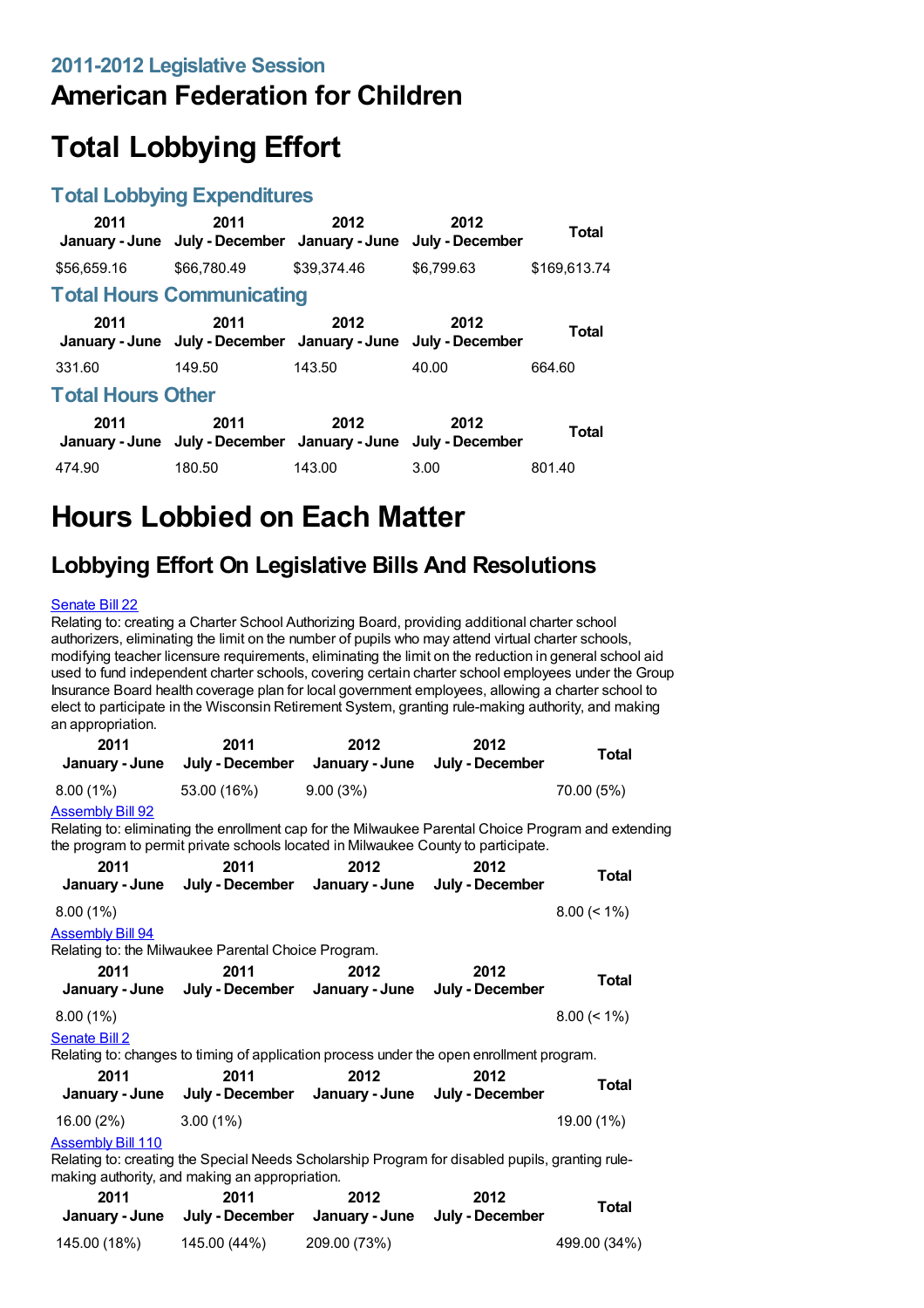#### [Senate](https://lobbying.wi.gov/What/BillInformation/2011REG/Information/8457?tab=Efforts) Bill 174

Relating to: closing the parental choice program for eligible school districts to additional school districts.

| 2011<br>January - June     | 2011<br>July - December | 2012<br>January - June July - December | 2012 | Total           |
|----------------------------|-------------------------|----------------------------------------|------|-----------------|
| $\Lambda$ ooombhi Dill 944 | $3.00(1\%)$             | 9.00(3%)                               |      | $12.00 \le 1\%$ |

#### [Assembly](https://lobbying.wi.gov/What/BillInformation/2011REG/Information/8605?tab=Efforts) Bill 314

Relating to: closing the parental choice program for eligible school districts to additional school districts.

| 2011           | 2011            | 2012           | 2012            | Total          |
|----------------|-----------------|----------------|-----------------|----------------|
| January - June | July - December | January - June | July - December |                |
|                | $3.00(1\%)$     |                |                 | $3.00 \le 1\%$ |

#### [Assembly](https://lobbying.wi.gov/What/BillInformation/2011REG/Information/8663?tab=Efforts) Bill 324

Relating to: preaccreditation and accreditation of private schools participating in the Milwaukee Parental Choice Program and the choice program for eligible school districts, certificates of occupancy for participating private school buildings, verification of income eligibility for pupils to participate in the programs, fees and tuition charged to pupils attending participating private schools, and standards of conduct for administrators of participating private schools.

| 2011 | 2011<br>January - June July - December January - June July - December | 2012 | 2012 | Total          |
|------|-----------------------------------------------------------------------|------|------|----------------|
|      | $7.00(2\%)$                                                           |      |      | $7.00 \le 1\%$ |

#### [Senate](https://lobbying.wi.gov/What/BillInformation/2011REG/Information/8664?tab=Efforts) Bill 234

Relating to: preaccreditation and accreditation of private schools participating in the Milwaukee Parental Choice Program and the choice program for eligible school districts, certificates of occupancy for participating private school buildings, verification of income eligibility for pupils to participate in the programs, fees and tuition charged to pupils attending participating private schools, and standards of conduct for administrators of participating private schools.

| 2011 | 2011<br>January - June July - December January - June July - December | 2012 | 2012 | <b>Total</b> |
|------|-----------------------------------------------------------------------|------|------|--------------|
|      | 20.00 (6%)                                                            |      |      | $20.00(1\%)$ |

#### [Assembly](https://lobbying.wi.gov/What/BillInformation/2011REG/Information/8063?tab=Efforts) Bill 51

Relating to: creating a Charter School Authorizing Board, providing additional charter school authorizers, eliminating the limit on the number of pupils who may attend virtual charter schools, modifying teacher licensure requirements, eliminating the limit on the reduction in general school aid used to fund independent charter schools, covering certain charter school employees under the Group Insurance Board health coverage plan for local government employees, allowing a charter school to elect to participate in the Wisconsin Retirement System, granting rule-making authority, and making an appropriation.

| 2011 | 2011<br>January - June July - December January - June July - December | 2012        | 2012 | Total      |
|------|-----------------------------------------------------------------------|-------------|------|------------|
|      | 56.00 (17%)                                                           | $3.00(1\%)$ |      | 59.00 (4%) |

#### [Senate](https://lobbying.wi.gov/What/BillInformation/2011REG/Information/8976?tab=Efforts) Bill 364

Relating to: creating an individual income tax deduction for certain contributions to a Coverdell Education Savings Account.

| 2011 | 2011<br>January - June July - December January - June July - December | 2012        | 2012 | Total          |
|------|-----------------------------------------------------------------------|-------------|------|----------------|
|      |                                                                       | $3.00(1\%)$ |      | $3.00 \le 1\%$ |

#### [Senate](https://lobbying.wi.gov/What/BillInformation/2011REG/Information/9248?tab=Efforts) Bill 486

Relating to: creating the Special Needs Scholarship Program for disabled pupils, granting rulemaking authority, and making an appropriation.

| 2011 | 2011<br>January - June July - December January - June July - December | 2012        | 2012 | Total      |
|------|-----------------------------------------------------------------------|-------------|------|------------|
|      |                                                                       | 46.00 (16%) |      | 46.00 (3%) |

### **Lobbying Effort On Budget Bill Subjects**

| <b>Public Instruction: Choice and Charter</b> |                         |      |                                        |              |
|-----------------------------------------------|-------------------------|------|----------------------------------------|--------------|
| 2011<br>January - June                        | 2011<br>July - December | 2012 | 2012<br>January - June July - December | Total        |
| 242.00 (30%)                                  | 7.00 (2%)               |      |                                        | 249.00 (17%) |